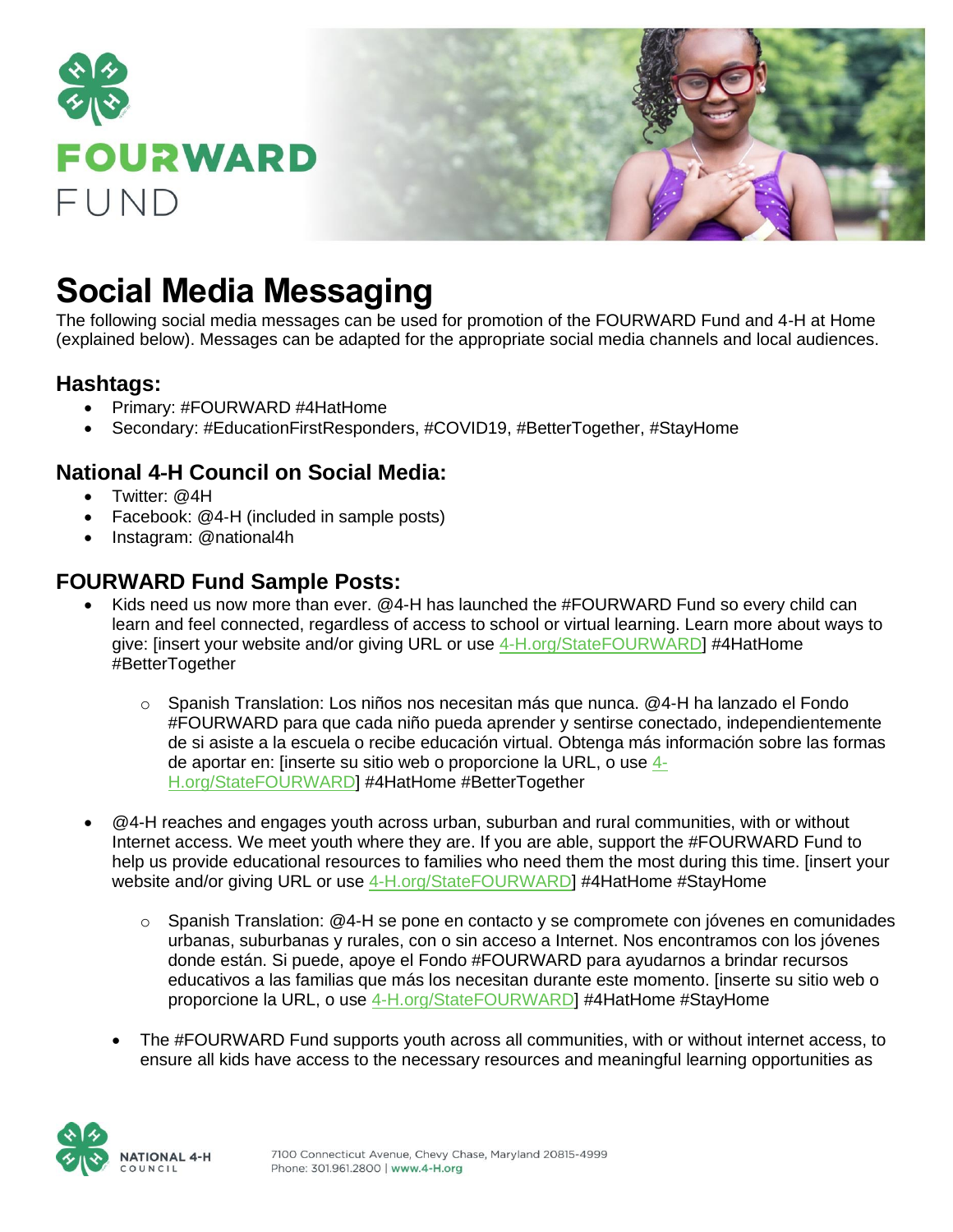we all navigate the impacts of #COVID19. If you are able, consider giving to the FOURWARD Fund to help @4-H provide educational resources for families who need them the most. [insert your website and/or giving URL or use [4-H.org/StateFOURWARD\]](https://national4h.givenow.stratuslive.com/state-fourward?slca=0001206&slcag=0001206-1) #StayHome #BetterTogether #EducationFirstResponders

- $\circ$  Spanish Translation: El Fondo #FOURWARD apoya a la juventud en todas las comunidades, con o sin acceso a Internet, para garantizar que todos los niños tengan acceso a los recursos necesarios y las significativas oportunidades de aprendizaje mientras todos lidiamos con los efectos del #COVID19. Si puede, considere donar al Fondo FOURWARD para ayudar a @4-H a brindar recursos educativos para las familias que más los necesitan. [inserte su sitio web o proporcione la URL, o use [4-H.org/StateFOURWARD\]](https://national4h.givenow.stratuslive.com/state-fourward?slca=0001206&slcag=0001206-1) #StayHome #BetterTogether #EducationFirstResponders
- As the country's largest youth development organization and the only one reaching kids in every community, we provide young people educational resources, caring adult mentors and a sense of belonging as we have done for more than 100 years. @4-H has launched the #FOURWARD Fund so every child can learn and feel connected, regardless of access to school or virtual learning. Learn more about ways to give: [insert your website and/or giving URL or use [4-H.org/StateFOURWARD\]](https://national4h.givenow.stratuslive.com/state-fourward?slca=0001206&slcag=0001206-1) #4HatHome #BetterTogether
- 55 million kids have been impacted by school closures and need our help, especially the 7 million who do not have internet access in the US. We've launched the #FOURWARD Fund so every child can learn and feel connected, regardless of access to school or virtual learning. Learn more about ways to give: [insert your website and/or giving URL or use [4-H.org/StateFOURWARD\]](https://national4h.givenow.stratuslive.com/state-fourward?slca=0001206&slcag=0001206-1) #4HatHome #EducationFirstResponders

#### **4-H at Home Sample Posts:**

National 4-H Council launched "4-H at Home" to provide critical learning resources for kids and teens while they're home from school during COVID-19. These posts can be used as is or can be adapted to promote local programming you're doing at home.

#### **General 4-H at Home Posts:**

- Explore at-home learning resources from local @4-H programs across the country, download activity guides and more at #4HatHome! Check back weekly for new hands-on, educational resources created by local 4-H programs. Explore the resources: <https://bit.ly/2zy9Qo7> #EducationFirstResponders
- Get #4HatHome! Check out fun, simple activities the whole family can enjoy that were created by local 4-H programs across the country! Explore the resources on 4-H at Home, and check back for new activities each week: <https://bit.ly/2zy9Qo7> #EducationFirstResponders
- Are you looking for fun and simple at-home learning resources for your kids while they are home from school? Check out #4HatHome for activity ideas and learning resources created by local 4-H programs from across the country! Explore the activities: https://bit.ly/2zy9Qo7 #EducationFirstResponders
- As #EducationFirstResponders, @4H's network of professionals and volunteers across the country have responded quickly to help young people during #COVID19. Visit #4HatHome to explore activities and at-home learning resources from local 4-H programs that cover topics such as #STEM, #HealthyLiving, Creative Arts & more: <https://bit.ly/2zy9Qo7>